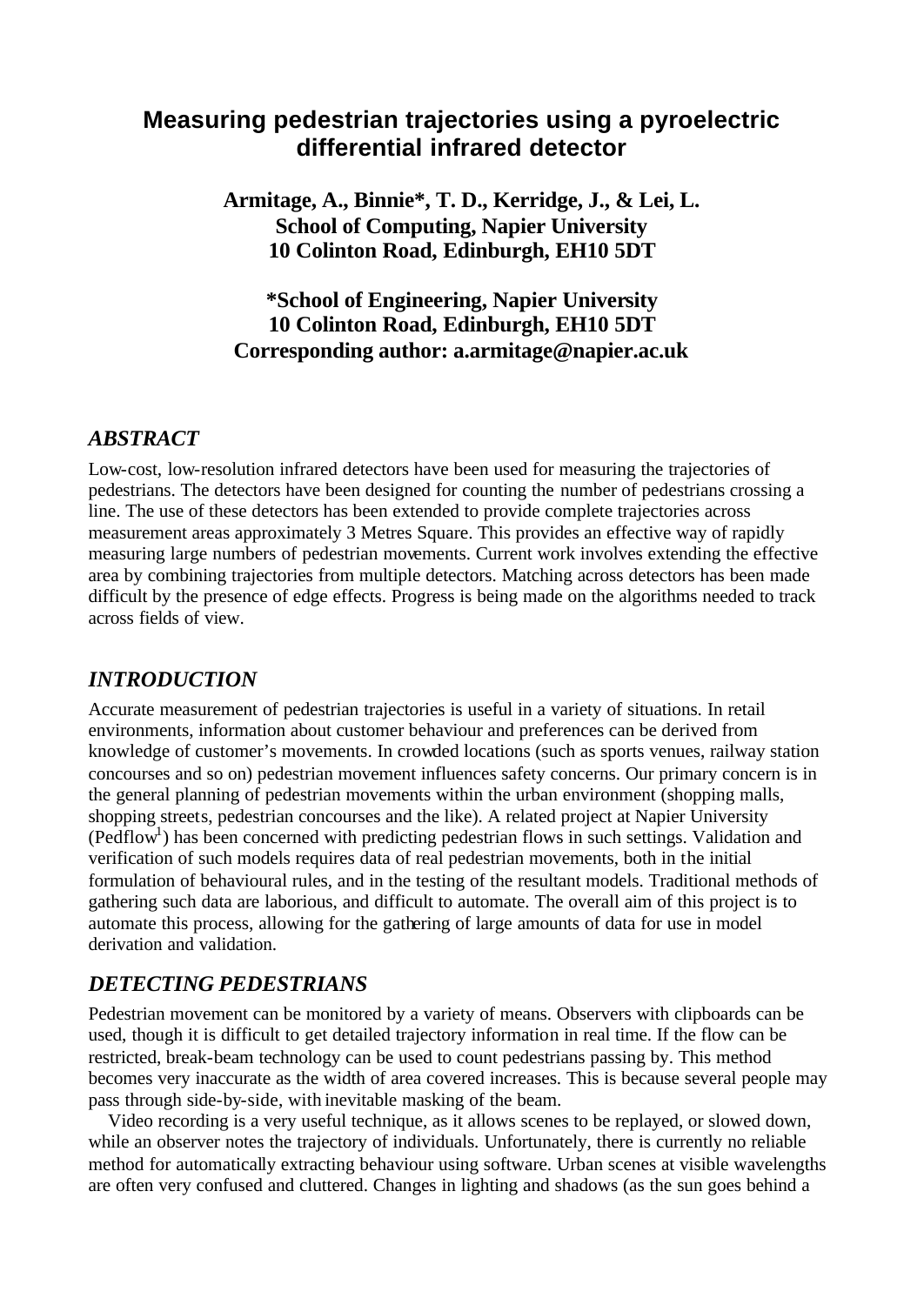cloud, for instance) all go to reducing the accuracy of software methods. Software is available that can help with the extraction of detailed information, but it must be used by an operator who can guide the process. Although time-consuming, this can be a reliable method for extracting detailed  $measures<sup>2</sup>$ .

## *THE INFRARED DETECTOR*

Long-wavelength infrared detectors are difficult to fabricate in arrays. Semiconductor arrays of Mercury Cadmium Telluride, Indium Antimonide and the like have been used for some time in astronomical and other applications, but at a high cost. This is partly due to the costs of the exotic semiconductor, but also to the cooling system that is needed for noise reduction. Recently, uncooled arrays of microbolometers have become available, leading to lower system costs. Despite this, the cost of an infrared detector is still of the order of 100 times that of a detector working at visible wavelengths.

The detectors used in this study have been developed by Irisys<sup>3</sup> as an attempt to provide a relatively low cost infrared array detection device (the detectors described on the company web site are actually a later model than the ones used here). The detector is based on an array of pyroelectric ceramic detection elements<sup>4,5</sup>. The array is a square format, with 16 rows and 16 columns of pixels. This is a relatively small number of elements, resulting in a low-resolution image (figure 1). However, the cost of the detector is of the order of  $1/20<sup>th</sup>$  of that of a traditional IR array.



**Figure 1. In image (a), three pedestrians are moving from right to left. This is the normal situation, where pedestrians are hotter than the background. In (b), a pedestrian has just entered an indoors environment and is moving left to right. Taken in Edinburgh in November, the outer layers of the pedestrian are colder than ambient, and they show as a dark mass. Note the faint warm 'wake'. This is caused by the detector being sensitive to changes in temperature. In this case the change from cold pedestrian to warm ambient produces a temperature increase, i.e. an apparent warm wake.**

 Unusually for a pyroelectric detector, there is no optical chopper. Pyroelectric devices respond to change in temperature. When imaging an infrared scene, pyroelectric detectors view the radiation after it has been chopped, usually by a rotating mechanical device. The detector then effectively measures the difference between the scene temperature and the temperature of the chopper blades. To keep the system costs down, the Irisys detector contains no chopper (a more expensive version is available that includes a mechanical chopper). This means that the detector responds only to changes (positive or negative) in the scene temperature. For pedestrians walking at normal rates,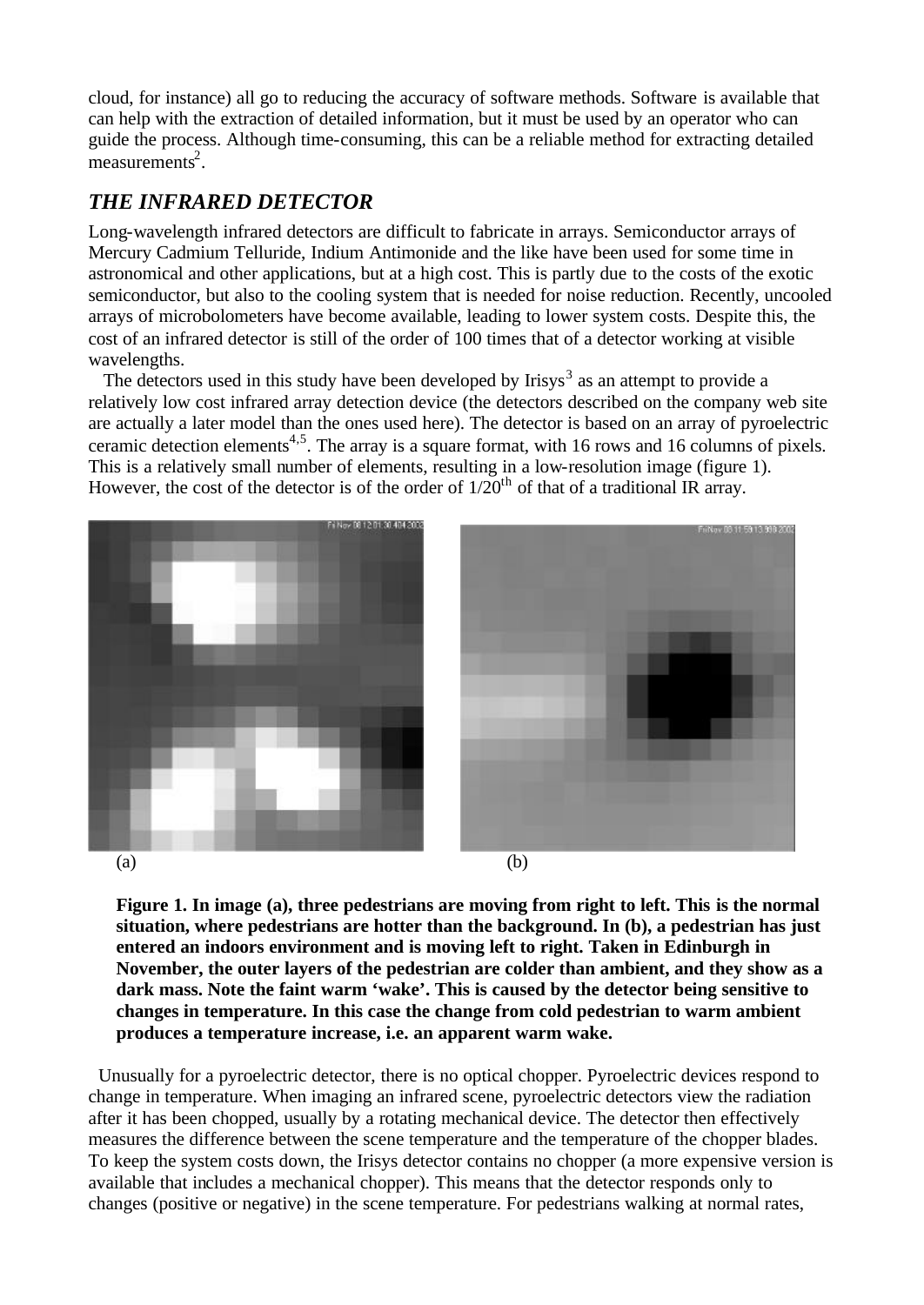this is not a problem. The time constant of the detector is several seconds, so a pedestrian that stands motionless disappears from the scene after a few seconds, and this does cause difficulties when monitoring queues.

 In normal use, the detector is suspended at a height of about 3 metres above the area to be measured. At ground level, a square approximately 3 metres by 3 metres is imaged. The images can be relayed via a standard serial connection to a computer for display and recording. The detector is intelligent, with an on-board DSP chip that processes the image. Pedestrians are monitored by fitting an ellipse to candidate 'blobs' in the image area. The DSP then sends, via the serial interface, details of candidate targets. These details include position, change in position, status information, and the characteristics of the ellipse that has been fitted to the target. The status information shows whether the target is hotter or colder than ambient, whether it is a new target in the scene, and whether the candidate target has fragmented (this happens, for instance, if pedestrians hold an arm out). Figure 2 shows a typical scene with a number of pedestrians that have been identified.



**Figure 2: Two pedestrians moving to the right. Note the visual indication by a short bar of the current velocity. There is a slight delay between the time at which the image is taken, and the time at which the ellipses are measured. This results in an apparent mis-registration between the two on the image. Although this occurs on the displayed information, the recorded trajectory information is actually accurate.**

#### *Matching between detectors*

The pedestrian counter is normally intended for use counting targets moving across a straight line (horizontal or vertical in the field of view). As such, it

functions well counting people entering supermarkets, moving through corridors, and passing across railway and airport concourses. In our application area, we are interested in pedestrian movements within an urban environment (e.g. shopping streets). We would like to be able to derive trajectories for pedestrians as they move in arbitrary directions through a scene. In principle, tracking a pedestrian in the field of view of a single camera is not difficult. The real difficulty arises when the scene is so large that it has to be covered by multiple cameras. Tracking between adjacent cameras is not easy, as the low resolution of the image means that it is not possible to identify individuals. Matching has to be done on the basis of trajectories, and matching across boundaries. It would be possible to overlap fields of view, so that pedestrians appear simultaneously in the fields of view of two detectors. However we wished to avoid this, as it substantially reduces the area covered by the detectors.

### *Limitations of the detector*

The obvious limitation of the detector is the low resolution. As far as our application is concerned, this is not a great problem. The use of an algorithm to fit ellipses round targets means that the average centroid of the target is located with sub-pixel accuracy. With a field of view of 3 metres,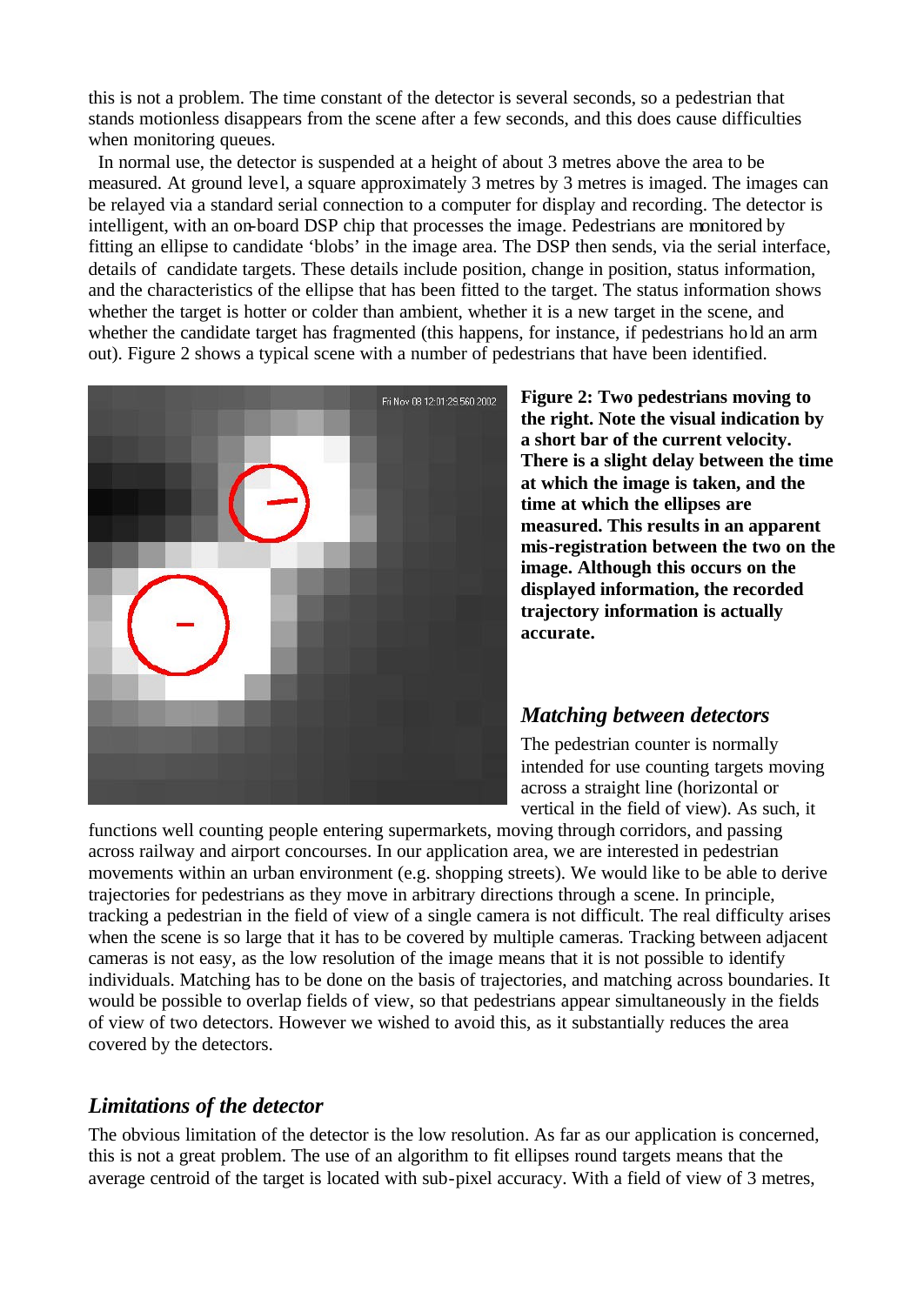each pixel spans approximately 19 cms, and the location of the target is known to an accuracy of the order of 10 cms.

 The detector has a wide field of view in order to cover a reasonable area on the ground, without having to be mounted too high up. This wide angle inevitably results in distortion, as can be seen in figure 3. This distortion is not a problem, as it can be allowed for.



**Figure 3. The effect of the wide -angle lens can be seen in this cumulative plot of trajectories. Although this has been taken in a straight corridor, with the bulk of pedestrians moving from side to side, the apparent width of the corridor is less at the left and right hand sides than in the centre.**

Another problem is the low frame rate of the detector. Internally, the DSP runs at a frame rate of 33Hz. Limitations in the communications mean that only every tenth frame can be transmitted to the PC where the images are displayed, recorded and processed. For pedestrians walking briskly through the field of view, this means that typically only four or five points are recorded as they pass

through. This problem is compounded by the fact that the DSP can not always be confident of identifying a target as it enters a frame (the pedestrian may be half in and half out of the frame). Consequently, some of the frames at the edges are marked as invalid. This effect can be seen in figure 4. Irisys have recently introduced a new version of the detector, the IRC 1004. This has an improved communications link, and should not suffer from this limitation.



**Figure 4. Trajectories are constructed from a relatively small number of points. Some trajectories start a long way in from the edge. This is normally due to the DSP in the detector rejecting the first or last point.**

The area covered by a single detector is approximately 3 metres square. Ideally, we would like to be able to cover larger areas by tracking pedestrians between detectors. To do this, we have been working on matching targets across the boundaries. There is not enough detail in the images to be able to recognise individuals, so decisions must be based purely on the matching of trajectories

between fields of view. The edge effects mentioned above have made this harder than we had originally anticipated, as we have to search quite far in for a candidate target. Initially, we follow a target out of one field of view, then look for candidate targets appearing within three to four pixels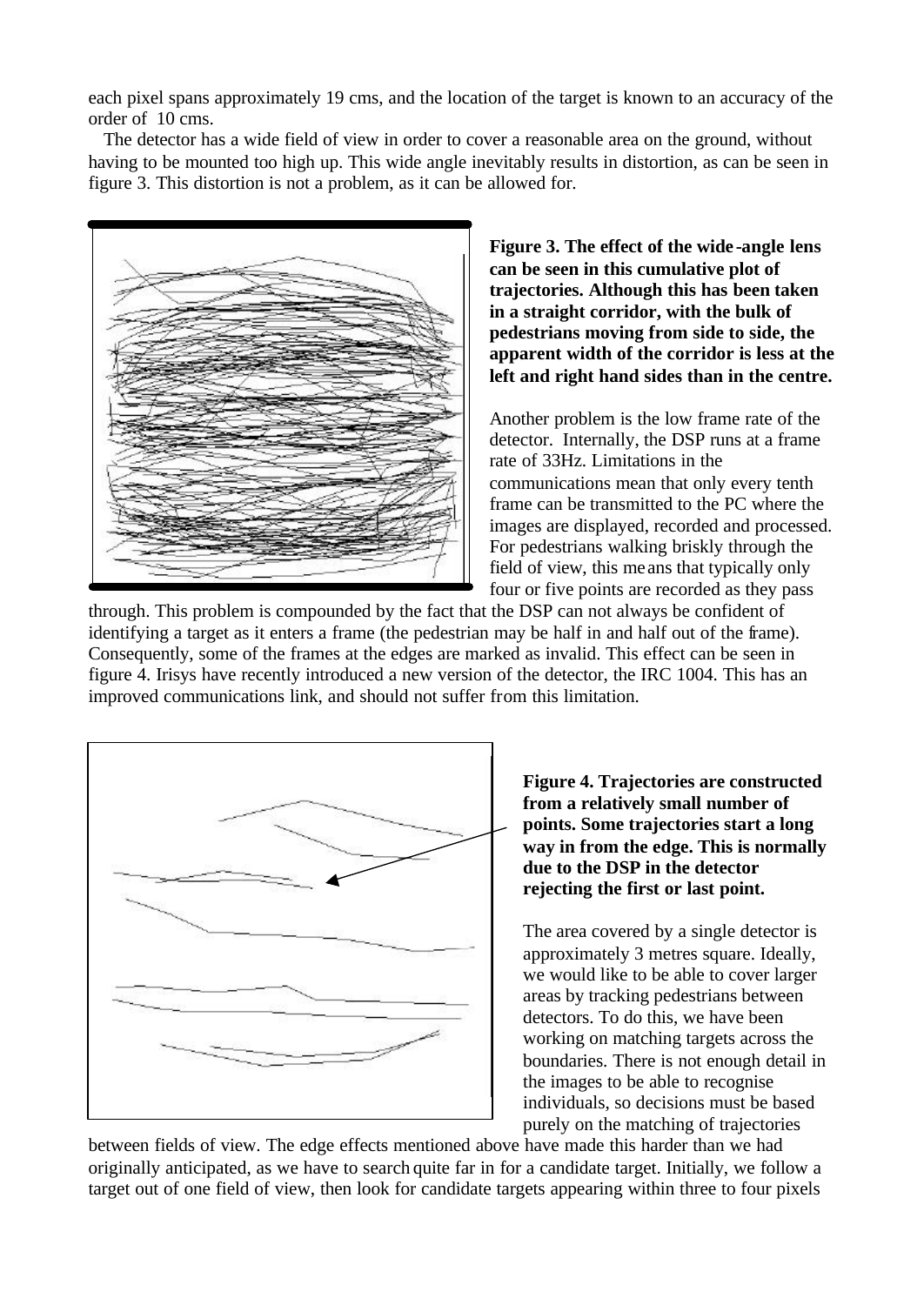of the boundary of the next field of view. Targets that appeared within the correct area within one second were considered for matches. However, this missed matches because first and last readings were nor valid, resulting in a larger than expected gap between fields of view. Figure 5 illustrates the improvement that results when increasing the permissible time gap between a target disappearing from one field of view, and appearing in a new field. The number of matches increases up to about 1.5 seconds, and then does not increases further, as all possible candidate targets have been found within this time. Although adjusting the matching algorithm has improved the number of matches found, we still lose track of too many targets between frames (success rates are of the order of 60%). Current work is therefore focussing on improving the algorithms further. Our initial plan was to be able track across four detectors. As this means some pedestrians will cross three boundaries, we will need to improve the success rate for the technique to be successful. However, the most recent versions of the detector produce more trajectory points per second, and this should improve the readings at the edge of the fields of view.

#### **Figure 5: Effect of increasing the permissible time gap between a target moving from one field of view to the next.**

#### *Results*

The detector works well at gathering large numbers of pedestrian trajectories. Figure 6 illustrates measurements taken over a 10 minute period in a crowded corridor. An obstruction



had been placed in the middle of the corridor. Approximately 85 pedestrians passed under the detector in the time. On occasions, seven or eight pedestrians may be in the field of view at the same time; the detector manages to track them all successfully. Although coordinate data is



available for the individual trajectories, a simple plot such as that of Figure 6 provides a good impression of the overall flow. Ultimately we want to be able to derive accurate measurements that can be used as the basis of pedestrian behaviour in the agentbased models we are currently developing<sup>1</sup>.

**Figure 6. Flow of pedestrian around an obstruction in a corridor. Note the appearance of a 'loitering' pedestrian in the upper left quadrant.**